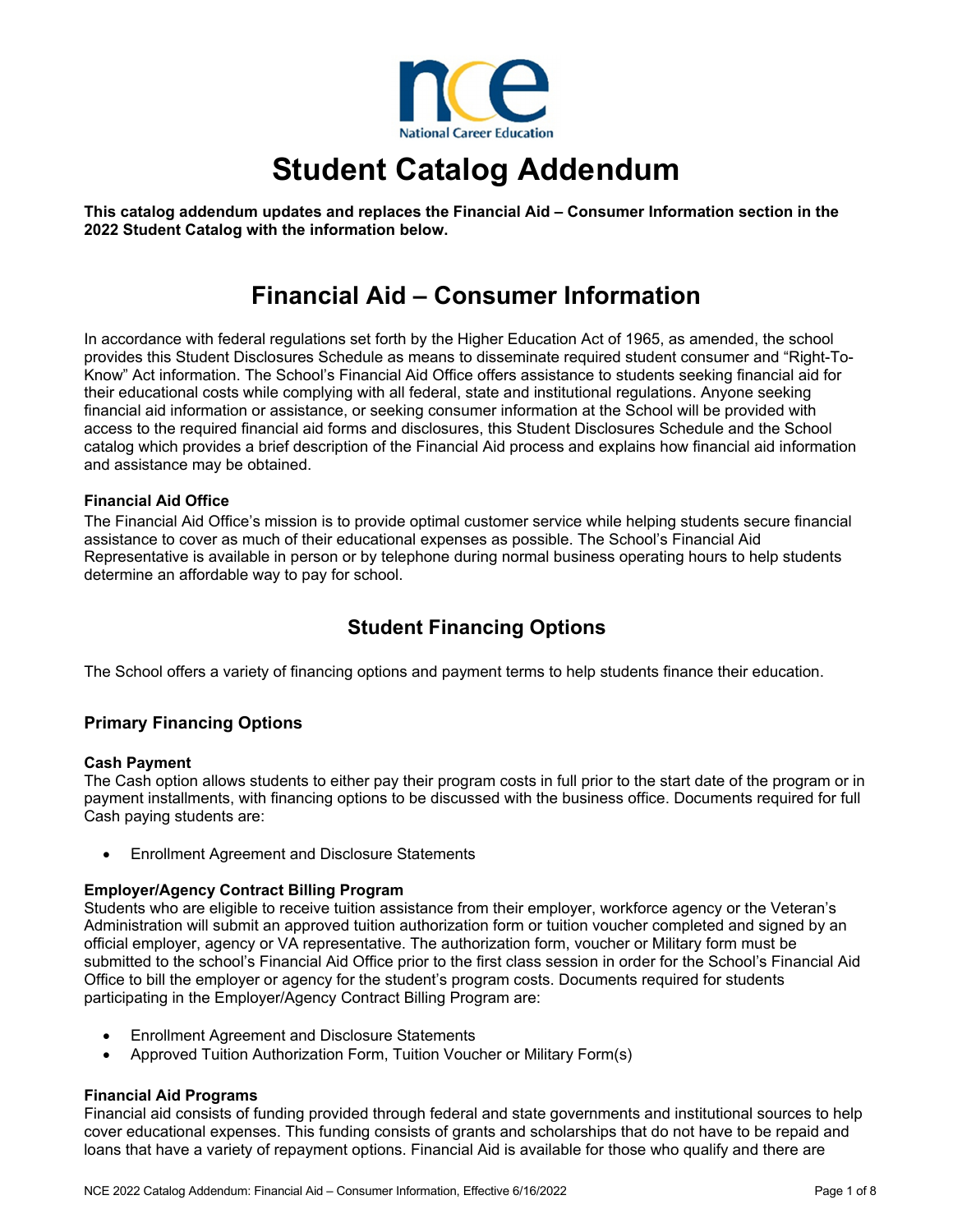different types of Financial Aid Programs. The School Financial Aid Representative can assist students in determining if they qualify for any of the following types of Financial Aid:

**Federal Pell Grant**: The Federal Pell Grant is a need-based federal grant for undergraduate students and it does not require repayment.

**William D. Ford Direct Loan Program:** The William D. Ford Direct Loan Program offers low interest, government-funded loans that include Direct Stafford Loans (subsidized and unsubsidized), Direct Parent Loans (PLUS) and Direct Consolidation Loans. These long-term loans are available to students who are enrolled at least half- time in school:

**Direct Subsidized Stafford Loan:** The Direct Subsidized Stafford Loan is a need-based loan and has a fixed interest rate, which is paid by the government while students are in school at least half-time and during any periods of deferment. Repayment begins six months after students graduate, leave school or drop below half-time enrollment status.

**Direct Unsubsidized Stafford Loan:** The Direct Unsubsidized Stafford Loan is a non-need-based loan available to all eligible students regardless of income. The interest rate is fixed and begins to accrue at the time of disbursement. Students are responsible for paying accrued interest but may choose to defer and capitalize interest payments. Repayment begins six months after students graduate, leave school or drop below half-time status.

**Direct Parent Loans for Undergraduate Students (PLUS):** For students who qualify as a dependent, parents may choose to use the Direct Parent Loans for Undergraduate Students to borrow up to the total cost of their child's education, minus any other aid the child may be eligible for. The loan is credit based, the interest rate is fixed and loan interest begins to accrue at the time of disbursement. Repayment typically begins within 60 days after the loan has been fully disbursed.

Note: Students whose parents are applying for a PLUS loan will require additional documents such as credit approval and a PLUS Master Promissory Note. Students who are selected for verification will require additional documents upon the school's request.

#### **Disclosure National Student Loan Data System (NSLDS)**

In accordance with HEOA 489 Amended HEA Sec. 485B is required to disclose to all borrowers that any loan borrowed by the student or eligible parent will be submitted to the National Student Loan Data System (NSLDS). This information reported to NSLDS will be accessible by guarantee agencies, lenders, and institutions determined to be authorized users of the data system.

Borrowers may review their NSLDS history and information at any time at studentaid.gov.

#### **Admissions Disclosure Statement**

(Only for Recipients of Stafford Student Loans)

The School is required by Federal law to advise you that, except in the case of a loan made or originated by the institution, your dissatisfaction with or non-receipt of the educational services being offered by this institution, does not excuse you (the borrower) from repayment of any Stafford loan made to you (the borrower) for enrollment at this institution. Student remains responsible for all incurred charges regardless of the amount of any actual financial aid received. Student agrees that if Student obtains a loan to pay for a course of study, Student will have the responsibility to repay the full amount of the loan, plus interest and any applicable loan fees.

#### **Documents required for students applying for any type of Federal Financial Aid are:**

- Enrollment Agreement and Disclosure Statements
- Free Application for Federal Student Aid (FAFSA)
- Federal Student Loan Entrance Counseling
- Direct Loan Master Promissory Note
- Understanding Disbursements of Federal Financial Aid Funds
- Title IV Credit Balance Authorization
- Other Documents as Required

#### **Institutional Payment Plans**

If one of the primary financing options does not fully cover the student's program costs, the School offers institutional payment plans that can help bridge that financial gap. The School's institutional and alternative loan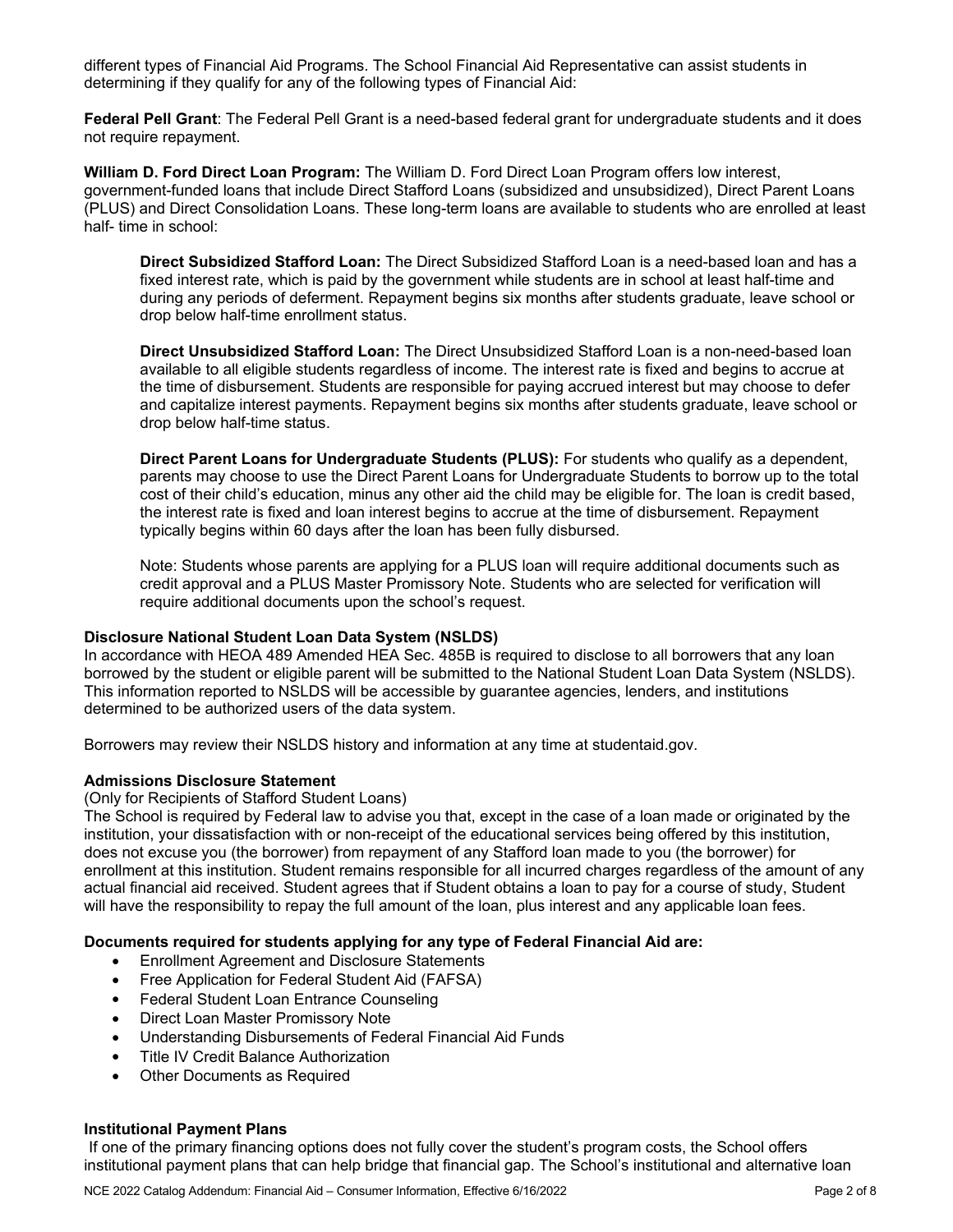programs are convenient and affordable. The first payment is due 30 days from the day the student begins school and the interest rate is fixed throughout the term of the note/contract. (If the balance owed exceeds a certain cost, a down payment may be required during the first week of school.) In addition, where available, students may have their monthly payments automatically debited against a credit card or checking account. Consult the business office for availability.

Documents required are:

Enrollment Agreement and Disclosure Statements

#### **Other Sources of Financial Assistance**

Students may choose to seek financial assistance through other sources, such as third-party loans, employer reimbursement, Veterans Assistance, community groups, and private organizations that offer scholarships and special awards. Ask the School Financial Aid Representative for more information.

#### **Corporate Reimbursement Programs**

An employed student maybe eligible for tuition reimbursement through their employer's benefits program. Employer reimbursement amounts vary and are usually made payable directly to the student upon the student providing a program schedule, tuition invoice or receipt, and an official "passing" grade card to their employer. In turn, the student may use their reimbursement checks to make cash payments or pay off loans related to educational expenses.

Students who receive corporate reimbursement are still required to select one of the School's primary financing options (e.g. Financial Aid, Cash) to cover educational costs and related expenses. All payments must be made in accordance with the school's financial policies and procedures.

#### **AmeriCorps**

AmeriCorps provides full-time educational awards in return for community service work. To learn more, visit www.americoprs.gov or call 1-800-942-2677.

#### **The Division of Vocational Rehabilitation**

The Division of Vocational Rehabilitation provides services and financial assistance to students with certain disabilities. For more information, contact a local Division of Vocational Rehabilitation.

#### **Work force Investment Act (WIA)**

The Department of Labor may provide services and financial assistance to individuals who are participating in their training programs. To learn more, contact the local community Department of Labor.

#### **State Grants and Scholarships**

Many states provide grants and scholarship programs to promote post-secondary education. To find out which grants and scholarships are available, consult your state government's website.

#### **Community Organization Funds**

Many charities and community, civic and religious organizations offer grant and scholarship opportunities that can help students finance their education if they meet specific eligibility requirements. Students can inquire with local community organizations to find out what is available and how they can qualify.

#### **Private Organizations**

Students may seek financial support through donations and scholarships from private clubs, businesses and ethnic organizations. Students may also ask parents, relatives and friends to help support their decision to return to school.

#### **Veterans Assistance and Loans (VA)**

Veterans, active duty service persons, reservists or otherwise eligible members (such as spouses and dependents) may be eligible to qualify for various VA educational assistance programs. Eligibility criteria for military educational assistance and benefits vary by state and school. Applicants must first check with the Veterans Affairs Administration Office to see if they qualify for benefits.

The school does not penalize students using VA Education benefit programs under Chapters 33 and 31 due to the delayed disbursement funding from the Department of Veterans Affairs, providing students submit a Certificate of Eligibility (COE) for entitlement to educational assistance no later than the first day of their program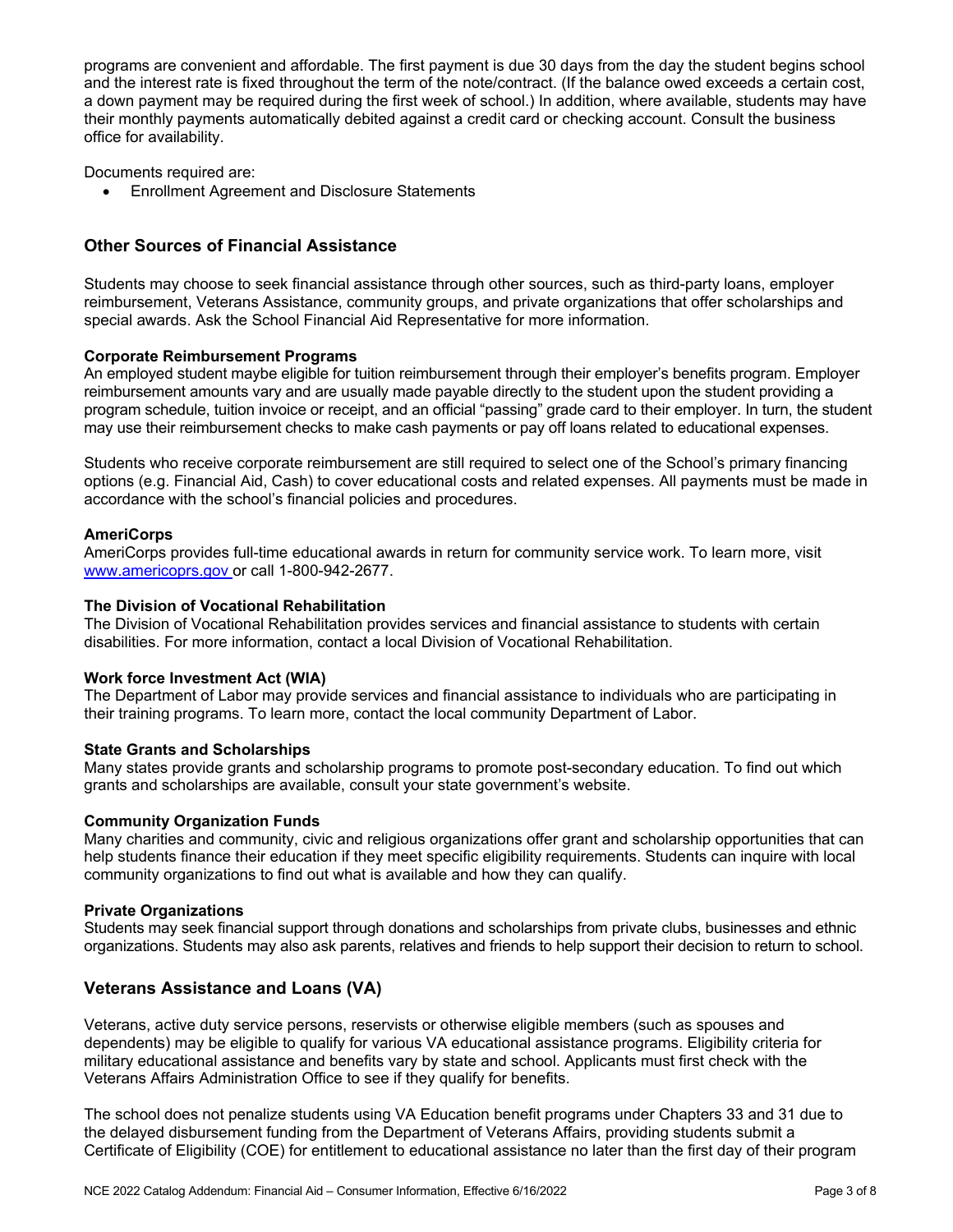start, a written request to use such entitlement, and any additional information needed to certify enrollment. In compliance with Title 38 USC 3679 (e), students providing the required documentation will continue have access to classes, libraries, and other institutional facilities as outlined in this catalog. No late fees will be assessed and students accounts will be considered on hold.

Students who receive VA educational benefits are still required to select one of the School's primary financing options (e.g. Financial Aid, Cash) to cover educational costs and related expenses not covered directly by the VA. All payments to this primary financing option must be made in accordance with the school's financial policies and procedures.

Students who have questions about these benefits should contact the U.S Department of Veteran Affairs, visit www.gibill.va.gov or call 1-888-GIBILL-1 (1-888-442-4551). More information about education benefits offered by VA is available at the official U.S. government website at http://www.benefits.va.gov/gibill. VA education benefits include but are not limited to the following:

- Post-9/11 GI Bill ® (Chapter 33) http://www.benefits.va.gov/gibill/post911\_gibill.asp
- Transfer of Post-9/11 GI Bill ® Benefits to Dependents (TEB) http://www.benefits.va.gov/gibill/post911\_transfer.asp
- Yellow Ribbon GI Education Enhancement Program (Yellow Ribbon Program) http://www.benefits.va.gov/gibill/yellow\_ribbon.asp
- Montgomery GI Bill ® Active Duty (Chapter 30) http://www.benefits.va.gov/gibill/mgib\_ad.asp
- Montgomery GI Bill ® Selected Reserve (MGIB-SR / Chapter 1606) http://www.benefits.va.gov/gibill/mgib\_sr.asp
- Veterans Educational Assistance Program (VEAP / Chapter 32) http://www.benefits.va.gov/gibill/veap.asp
- Survivors' and Dependents' Educational Assistance Program (DEA / Chapter 35) http://www.benefits.va.gov/gibill/survivor\_dependent\_assistance.asp
- National Call to Service Program (NCS) http://www.benefits.va.gov/gibill/national call to service.asp Vocational Rehabilitation (Chapter 31)
- http://www.benefits.va.gov/vocrehab/eligibility\_and\_entitlement.asp

## **Financial Aid Process and Information**

#### **Applying for Financial Aid**

Students who are interested in applying for Federal Financial Aid assistance are required to complete and sign a Free Application for Federal Student Aid (FAFSA) and several forms (electronic and/or hard copy) to begin the process. All documents must be submitted in a timely manner to allow the Financial Aid Office adequate time to process an application for Financial Aid. To apply for Financial Aid, the student must complete the following steps 1-4 by accessing the website https://studentloans.gov:

- 1. Create a federal student user ID and password
- 2. Complete and submit the Free Application for Federal Student Aid (FAFSA)
- 3. Complete a Federal Student Loan Entrance Counseling Session
- 4. Complete and submit the Direct Loan Master Promissory Note

In addition, the student must complete and submit other required forms or documentation as requested by the School's Financial Aid Office.

#### **Compliance Statement**

The Federal Privacy Act of 1974 requires that students be notified in the event the disclosure of their social security number is mandatory. Students' social security numbers are used to verify students' identities and to process the awarding of funds, collection of funds, and tracing of individuals who have borrowed funds from Federal, State or private programs.

#### **Student Eligibility for Financial Aid**

The Free Application for Federal Student Aid will ask a series of questions that will determine a student's eligibility and dependency status. If a student is considered a dependent, the student will need to provide their parents' information as well.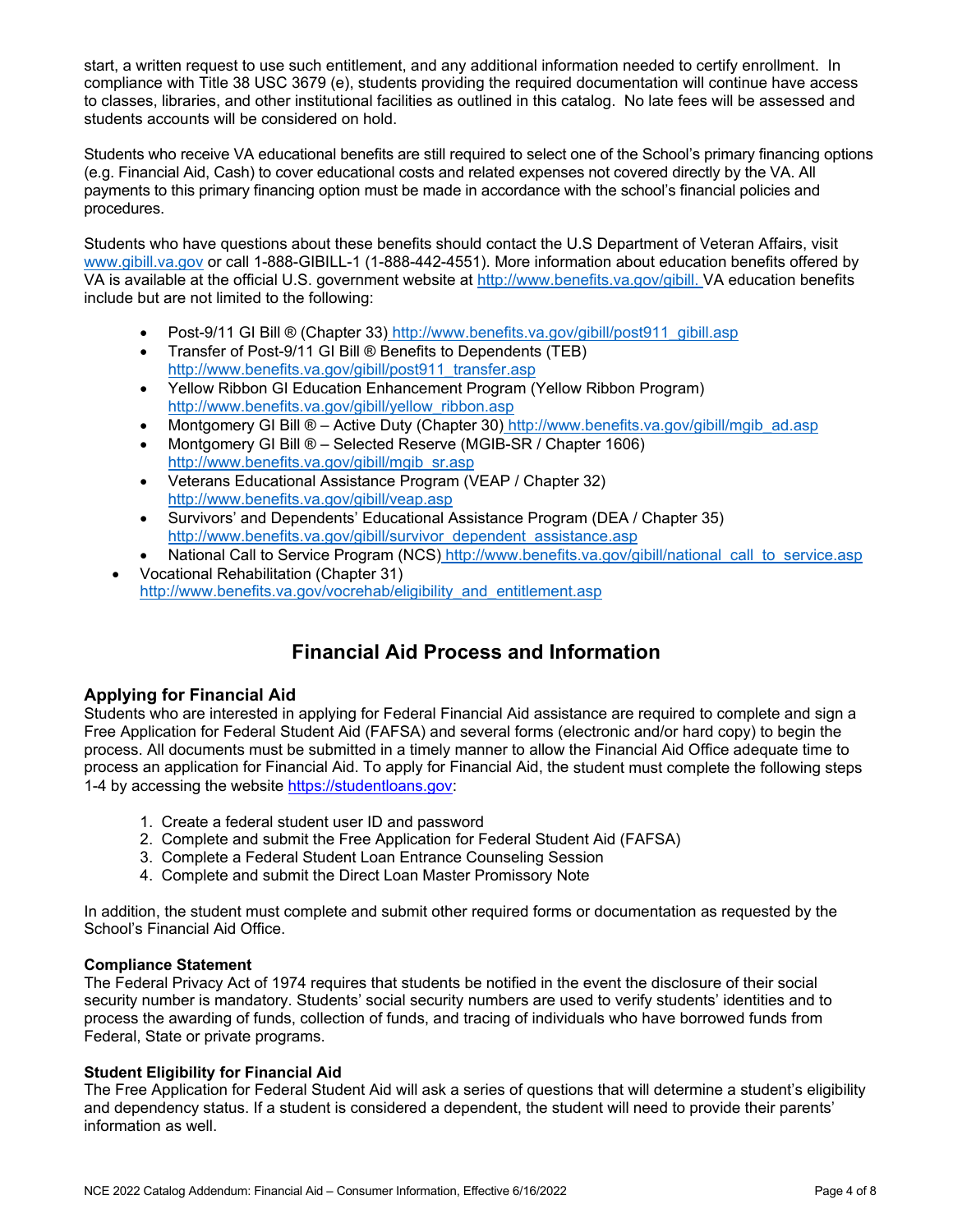Federal eligibility requirements to apply for Financial Aid include:

- Being a U.S. citizen or eligible non-citizen such as a permanent resident, or in the United States for other than temporary purposes.
- Having a valid social security number.
- Having a valid form of identification.
- Being registered for the draft with the Selective Service, for males who are at least 18 years old and born after December 31, 1959.
- Having a high school diploma, GED or equivalent.
- Not owing a refund on a federal grant or being in default on a federal educational loan.
- Being enrolled or accepted for enrollment as a regular student in an eligible program.
- Making satisfactory academic progress (refer to the school catalog for the definition of satisfactory progress).
- Not having previously received a Bachelor's degree for the Federal Pell Grant
- Opportunity Grant (FSEOG) and Federal Pell Programs.

Note: For the purposes of applying for Financial Aid, a dependent student is an undergraduate who is under the age of 24, not married, has no legal dependents, is not an orphan or ward of the court, and is not a Veteran of the U.S. Armed Forces.

#### **Submitting the FAFSA**

Once a student completes and submits a FAFSA, the information contained on the FAFSA is reviewed by the Department of Education's Central Processing System (CPS). An estimated family contribution (EFC) will be calculated using a formula approved by Congress, which is based on the student's (and/or spouse or parent's) income and asset information. The student's EFC will determine the amount of Federal Pell Grant funds the student may be eligible to receive. In certain cases, verification of information submitted may be required. If the student's FAFSA is selected by the Department of Education's CPS, the school will be required to complete additional steps to ensure the information the student provided on the FAFSA is correct.

#### **Determining Financial Need**

The student's financial need is the difference between the actual cost of their education and the amount that the student (or parents) will contribute (the EFC). Financial Aid is then used to cover the gap between these contributions and the total cost of the student's education.

Here's how it works:

 **Cost of Attendance (COA)** *(tuition, fees, books, supplies, room & board,*  *transportation, & miscellaneous personal expenses)* — **The student's expected family contribution (EFC)** 

**\_\_\_\_\_\_\_\_\_\_\_\_\_\_\_\_\_\_\_\_\_\_\_\_\_\_\_\_\_\_\_\_\_\_\_\_\_\_\_\_\_\_\_\_\_\_\_\_\_\_\_\_\_\_\_\_\_\_\_\_\_\_\_\_\_\_\_** 

#### **= The student's financial need**

Each program within the school has a different student expense budget. The specific expense budget will depend upon the tuition, course length, books, fees, supplies, etc. for that program, as well as certain indirect costs. These indirect costs represent an estimated student budget for living expenses, including room and board, personal expenses and transportation, both for students living on their own and with their parents. Students will not be charged for these estimated indirect costs – the school does not offer housing, meal plans, or transportation for students – they will be used to determine a student's financial need only. Actual tuition, books, fees, and supplies for the program in which the student enrolls, as well the indirect costs used by the Financial Aid Office, can be obtained from the school's Financial Aid Office and are listed in the Tuition and Fees section of this catalog.

#### **Verifying FAFSA Information**

A student applying for Financial Aid may be required to verify the information submitted on their Free Application for Federal Student Aid (FAFSA). This inquiry is known as Verification and is required by the Department of Education. If a student's application is selected for verification, the school will require the student to submit any or several of the following items within a specified time frame in order to continue processing Financial Aid:

- Adjusted gross income (AGI) for the base year
- U.S. income taxes paid for the base year
- Number of family members in the household
- Number of family members attending post-secondary education as at least half-time students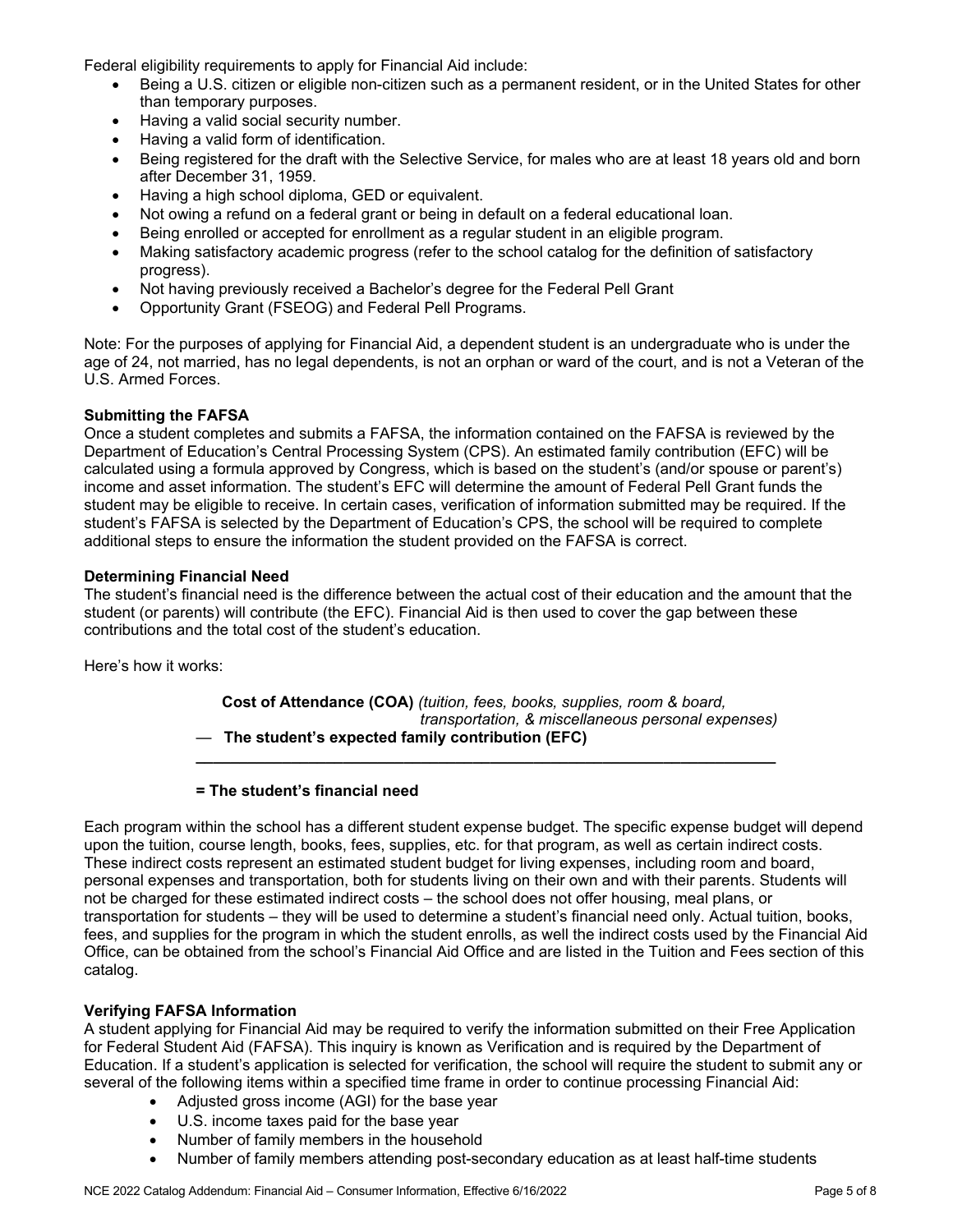- Any child support received
- Any food stamps received
- Other untaxed income and benefits

All of the required information must be submitted by the due date in order for the student applying for Financial Aid to be eligible for federal assistance. In cases where this is not possible, the student will be required to pay cash or set up a satisfactory payment arrangement to maintain their regular enrollment status.

#### **Receiving an Award Notification**

After careful evaluation of a student's Financial Aid application, the student's eligibility for Financial Aid is determined and the school issues an Award Letter detailing the student's estimated Cost of Attendance, the Financial Aid awards by fund type, the estimated disbursement dates and estimated disbursement amounts of aid. The school's Financial Aid Representative will discuss the contents of the Award Letter with the student and the student will acknowledgement receipt of the Award Letter.

#### **Maintaining Regular Enrollment Status and Satisfactory Academic Progress**

After the student's eligibility is determined, the amount of Financial Aid and the receipt of funds are contingent upon the student's (a) enrollment status and (b) ability to meeting satisfactory academic progress:

A. Maintaining Enrollment Status

- To receive benefit of a grant, a student must be enrolled as a full time student, as defined by the school for financial aid purposes.
- To receive Federal Direct Loan funds, a student must be enrolled in at least half-time, as defined by the school for financial aid purposes.
- The amount of certain federal grants and loans may be adjusted or prorated, depending on the student's enrollment status. The School must administer federal aid in accordance with Federal regulations.
- A student's financial aid award may be adjusted up through the last day of attendance for tuition adjustment due to enrollment changes.
- A student who registers for classes but does not attend at least one class session is not eligible to receive federal, state, or institutional funds.
- B. Meeting Satisfactory Academic Progress

A student receiving Financial Aid must maintain certain standards of academic progress toward graduation, and the school is required to have and enforce a policy to check Academic progress throughout the course of the student's program of study. Therefore, an eligible student applying for Financial Aid must maintain the School's standards of academic progress in order to be eligible to receive Financial Aid funds. Please refer to the Satisfactory Academic Progress policy in the Academic Resources, Policies and Procedures section of this catalog for academic progress standards, evaluation checkpoints, probation and other consequences of not meeting Satisfactory Academic Progress, and other policy details.

#### **Disbursing Financial Aid Funds**

Funds from the Direct Loan program will be utilized to cover institutional charges via a direct credit entry to the student's account. The student must authorize the institution (in writing) to credit their account with funds disbursed in subsequent payment periods for charges assessed in prior payment periods within the same academic year. Title IV credit balances are created when the Title IV awards exceed the total of the institutional charges in the period. After the applicable school charges have been covered, if funds are still available; those funds will be paid directly to the student to cover additional education-related expenses (i.e., housing, transportation, etc.). Students will be required to sign a Promissory Note for any loan program received, stating their repayment obligations. All funds awarded to students are subject to the submission of required documentation, compliance with the school Satisfactory Academic Progress policy, and with school rules and regulations. The availability of federal funds in general is subject to the continuous eligibility of the student and the institution, as well to the continuous appropriations of funds from the U.S. Department of Education. Students should be and will be fully informed of loan obligations prior to authorizing the institution to credit their account with any available FSA funds for any current direct institutional charges for tuition and fees, and any other institutional charges for books and supplies provided by the institution and assessed to the account; and a maximum of \$200.00 for direct institutional charges incurred in the prior academic year/loan period. If any FSA disbursements from loan funds are considered late disbursement and post withdrawal disbursements, the student will be informed and requested to approve those disbursements. This institution does not provide room and board accommodations.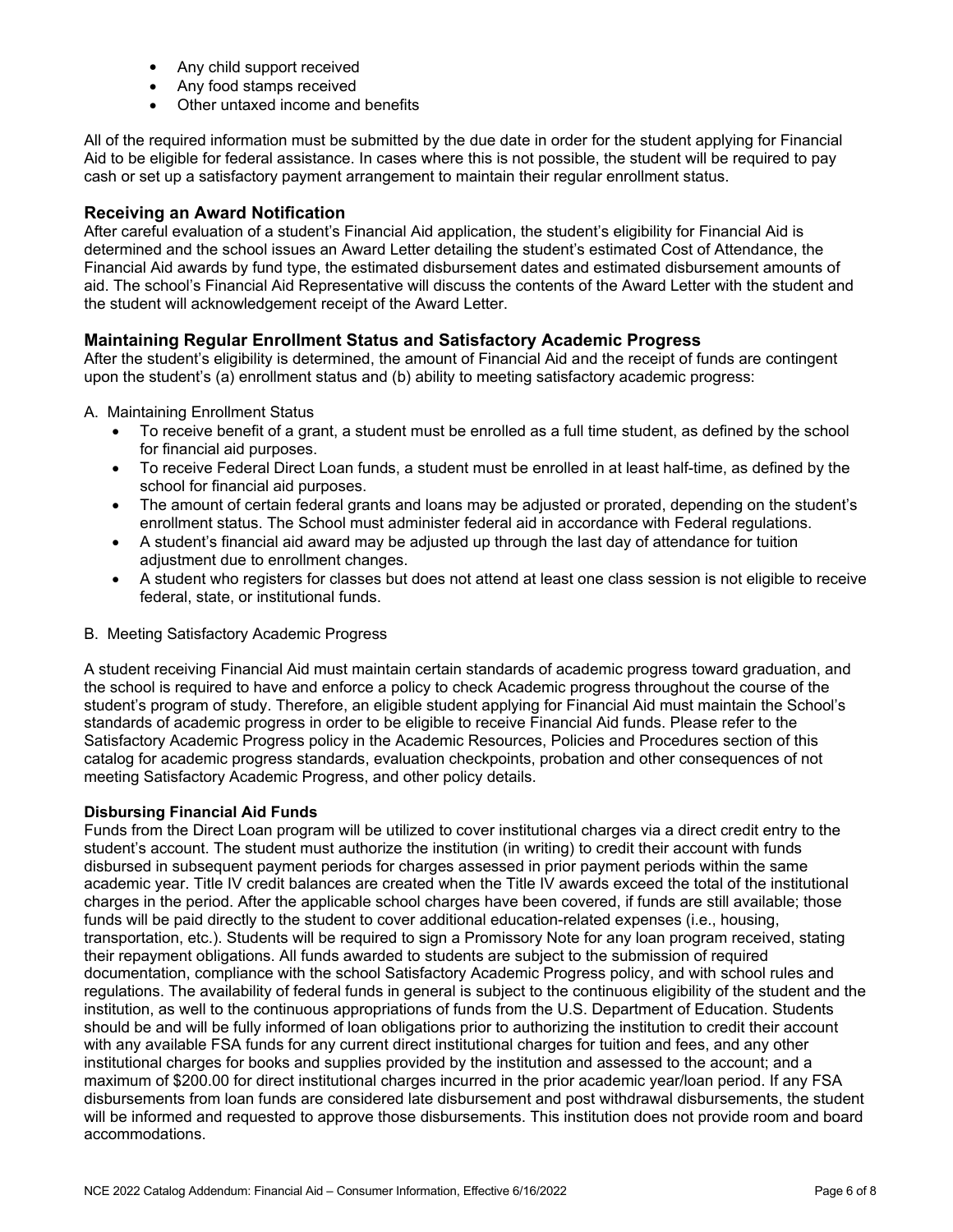#### **Receiving a Disbursement Notification**

The School must notify a student (or parent) of when Financial Aid funds are disbursed and credited to the student's account by issuing a Disbursement Notification. The student (or parent) will be notified by the School no earlier than 30 days before and no later than 30 days after crediting funds to the student's account. The Disbursement Notification will include (a) the anticipated disbursement date, (b) the amount of the disbursement, and (c) the source of the Financial Aid funds disbursed to the student's account. If the fund source includes any Direct Stafford Loan funds, the notification will indicate which portion of the funds disbursed are subsidized loans and/or unsubsidized loans.

Note: The Disbursement Notification indicates a close approximation of the net disbursement amount received by the School since the actual loan disbursements received may differ slightly from the amount expected to be receive due to loan fees and rounding differences.

#### **Changing Enrollment Status after Receipt of Financial Aid**

A student's decision to drop or change a program of study is based on academic and personal considerations and should be made in consultation with the Campus Director and the Financial Aid Office. Changing program schedules, dropping coursework, withdrawing from school has implications for student eligibility of Financial Aid funds and may result in a balance owed to the school.

#### **Returning Title IV Funds (R2T4)**

A student earns their Financial Aid (Title IV) funds on a prorated basis over the first 60% of the scheduled hours for each payment period. After attending 60% of scheduled hours of the payment period, the student is eligible to retain 100% of the Title IV funds scheduled for that payment period.

As a result, the School is required to return Financial Aid (Title IV) funds, if a student receiving Financial Aid withdraws during the first 60 percent of the scheduled hours for that payment period. The refund calculation and process is governed by federal regulation, and the school is required (a) to determine the portion of aid earned by the student up until the date of withdrawal and (b) to refund or repay the amount of unearned aid.

Note: For the purposes of the Title IV refund policy, the student's official withdrawal is the date the student initiated the withdrawal process or notified the School of their intention to withdraw. In the event of an unofficial withdrawal, the School determines the student's last date of attendance that is documented in the School's records and uses that date as the withdrawal date. The U.S. Federal Government determines the amount of Title IV funds a student has earned, as of the withdrawal date.

If a student withdraws, the School is required to calculate and return all unearned financial aid for that payment period and is subject to the Return of Title IV policy. As a result, the School must (a) complete the refund calculation in a timely manner, (b) adjust the awards, (c) refund/repay the unearned aid, and (d) notify the student in writing of the refund calculation results. If a refund of Title IV funds is required, funds are returned to the appropriate Federal Aid Program(s) in the following order:

- 1. Federal Unsubsidized Direct Loan Program
- 2. Federal Subsidized Direct Loan Program
- 3. Federal Direct PLUS Program
- 4. Federal Pell Grant Program
- 6. Federal SEOG Program
- 7. Other Title IV Programs

#### **Institutional Refund Calculation**

Please refer to the school's cancellation and refund policy earlier in this section.

#### **Reapplying for Financial Aid**

As eligibility for Financial Aid is evaluated at the beginning of each academic year, a student must submit a new financial aid application for each academic year of their enrollment. Many programs can be completed within one academic year and will not need to reapply for financial aid. If a student is enrolled in a program which is longer than one academic year, however, financial assistance may change and the student will need to reapply for Financial Aid by submitting a new financial aid application.

#### **Seeking Additional Information**

Students (and/or parents) who wish to seek additional information about Financial Aid and the Financial Aid process can refer to: